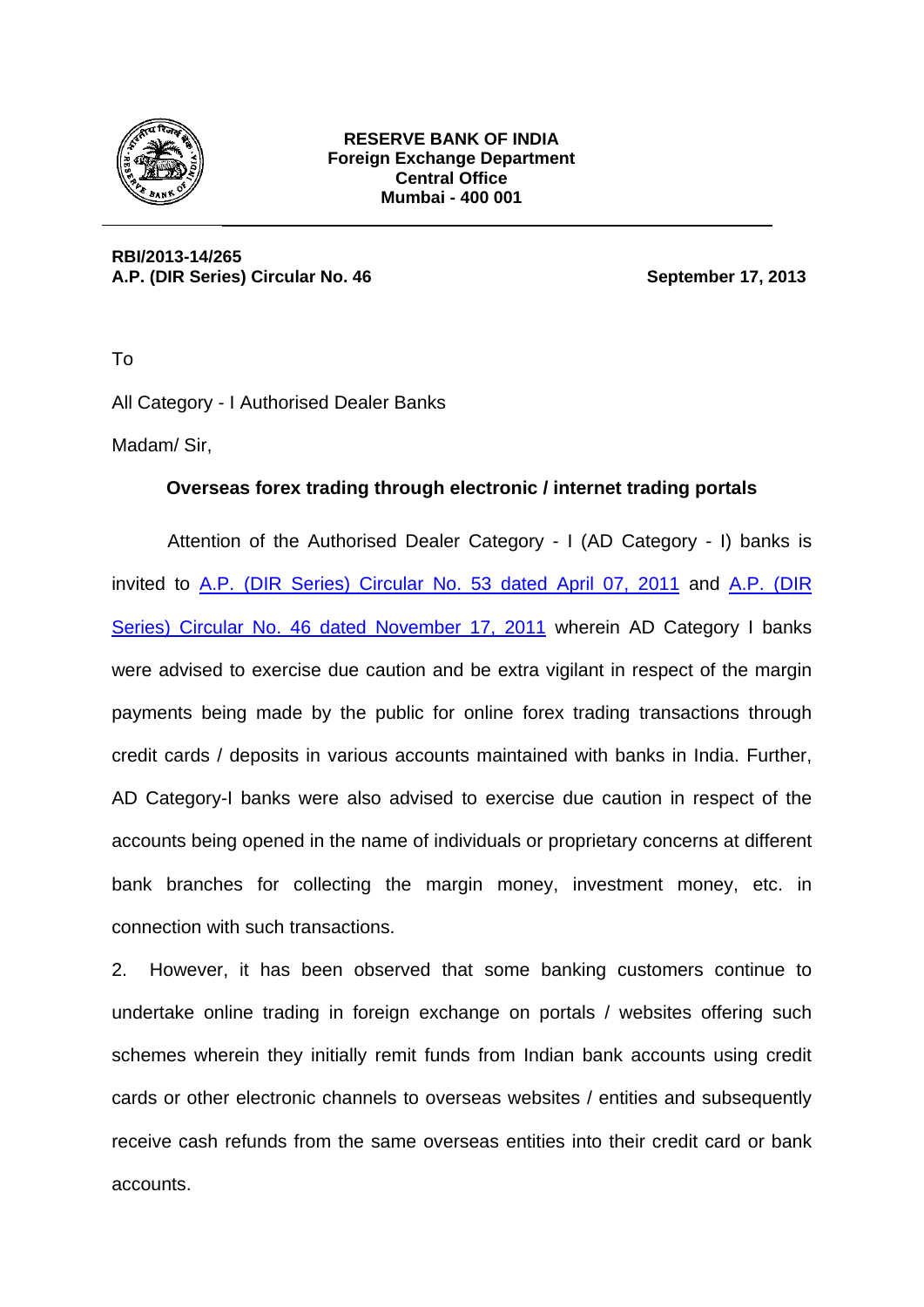3. With a view to further strengthening the restrictions on such online activities which are in violation of FEMA, 1999, AD Category I banks are hereby directed as follows: (i) All AD Category I banks who offer credit cards or online banking facilities to their customers should advise their customers that any person resident in India collecting and effecting / remitting payments directly /indirectly outside India in any form towards overseas foreign exchange trading through electronic/internet trading portals would make himself/ herself / themselves liable to be proceeded against with for contravention of the Foreign Exchange Management Act (FEMA), 1999 besides being liable for violation of regulations relating to Know Your Customer (KYC) norms / Anti Money Laundering (AML) standards.

(ii) As and when any AD category I bank comes across any prohibited transaction undertaken by its credit card or online banking customer the bank will immediately close the card or account of the defaulting customer and report the same to Chief General Manager-in-Charge, Forex Markets Division, Foreign Exchange Department, Reserve Bank of India, Central Office, 5<sup>th</sup> Floor, Amar Building, P.M. Road, Mumbai – 400001 in the format provided in the Annex to this circular.

4. If it is observed that the concerned AD category I bank has failed to carry out the measures as outlined above, Reserve Bank of India may proceed against the defaulting bank under section 11(3) of FEMA, 1999 and take any action as may be deemed necessary.

5. AD Category - I banks may bring the contents of this circular to the notice of their constituents and customers concerned. The instructions contained in this circular may also be brought to the attention of the card issuing companies who may also be advised to remain alert against permitting payments for such unauthorized transactions.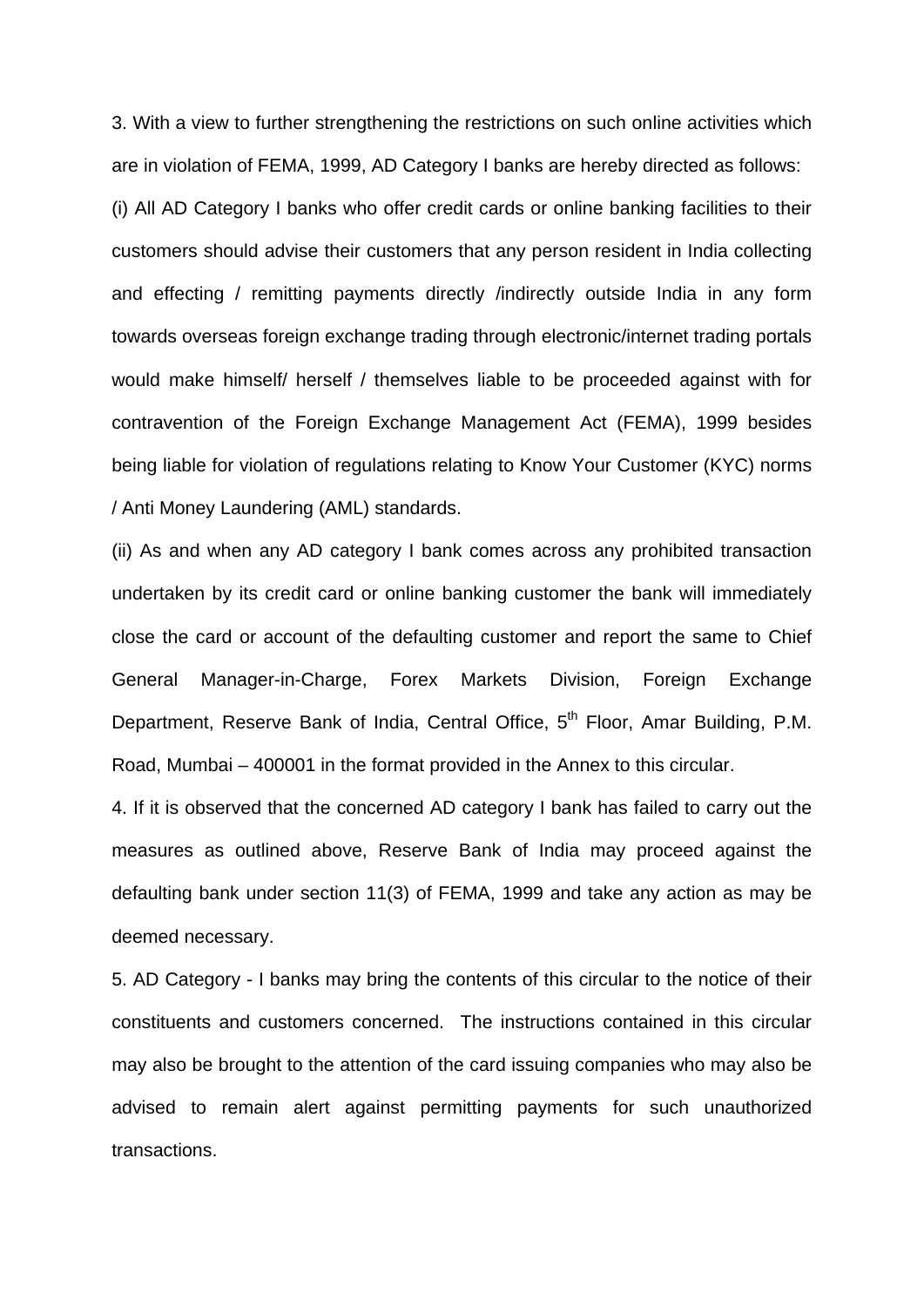6. The directions contained in this circular have been issued under sections 10(4) and 11 (1) of the Foreign Exchange Management Act, 1999 (42 of 1999) and are without prejudice to permissions / approvals, if any, required under any other law.

Yours faithfully,

 **(Rudra Narayan Kar) Chief General Manager-In-Charge**